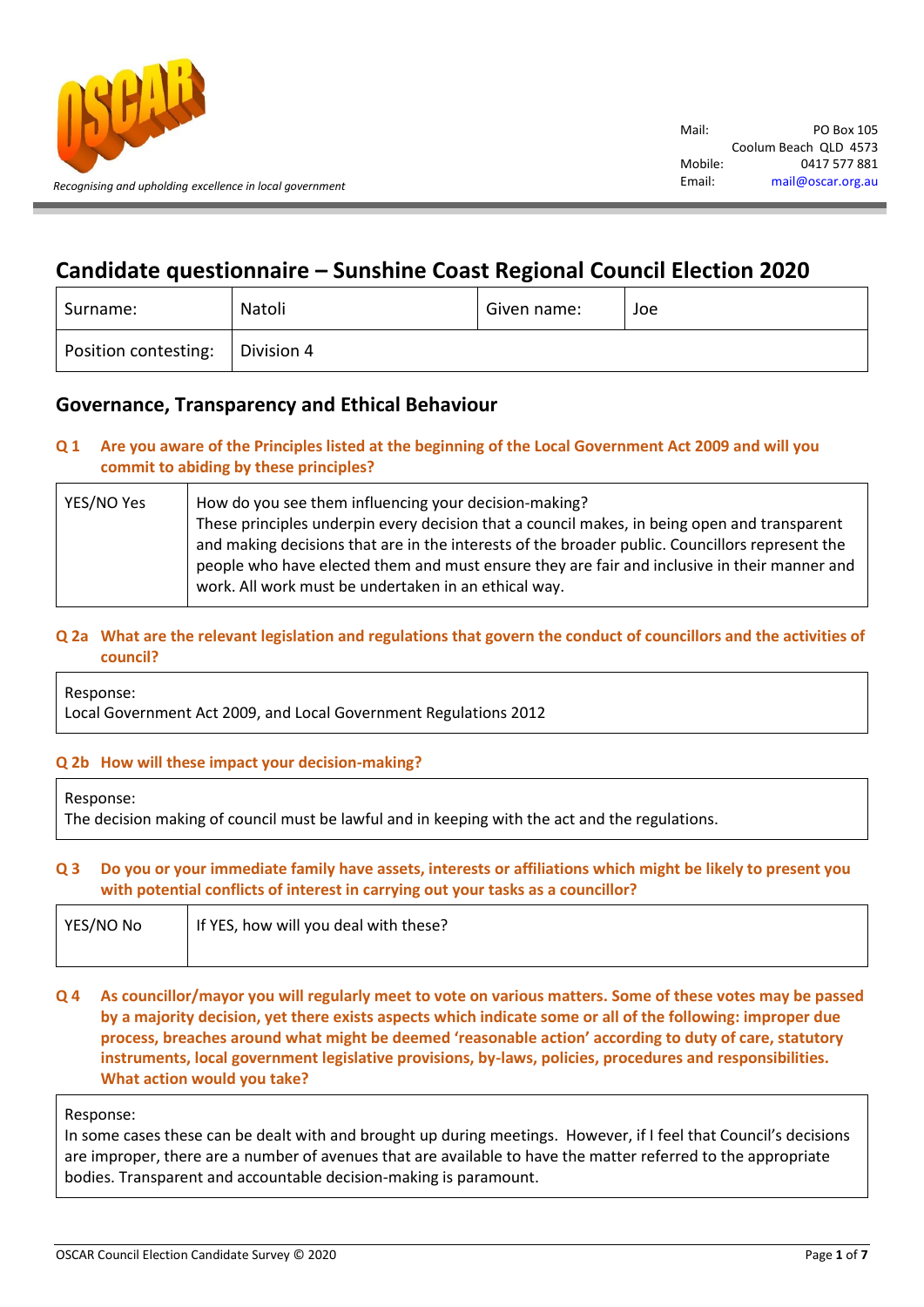#### **Q 5 Do you believe that all Council meetings should be open to the public?**

|--|

#### **Q 6 Do you support providing requested information to the community without the need for individuals and organisations having to resort to Right to Information applications?**



**Q 7 Will you commit to voting to implement the live streaming and video recording of council meetings at Caloundra, Nambour and subsequently Maroochydore by 30 June 2020?**

YES/NO Yes

**Q 8 Do you support that, once the previously published reasons for confidentiality have passed, the live recording, related documentation and information of the confidential meeting should immediately be made public?**

| YES/NO Yes | If NO, why not? |
|------------|-----------------|
|            |                 |

**Q 9 Do you support all financial dealings of Council in relation to major projects such as, but not limited to, the Sunshine Coast Airport Expansion, The Maroochy CBD, the Broadband Cable, the City Hall and the Solar Farm being made fully available to ratepayers once a decision to proceed has been made?**

| YES/NO Yes | If NO, why not? |
|------------|-----------------|
|            |                 |

#### **Q 10 What do you mean by, and how would you measure, sustainable development?**

Response:

Sustainable development occurs when our built environment and economic activity is not impacting in a negative way on our natural environment and resources, so that it meets the needs of our community now while not impacting on future generations.

#### **Q 11 Are you endorsed or supported by any registered political party?**

YES/NO No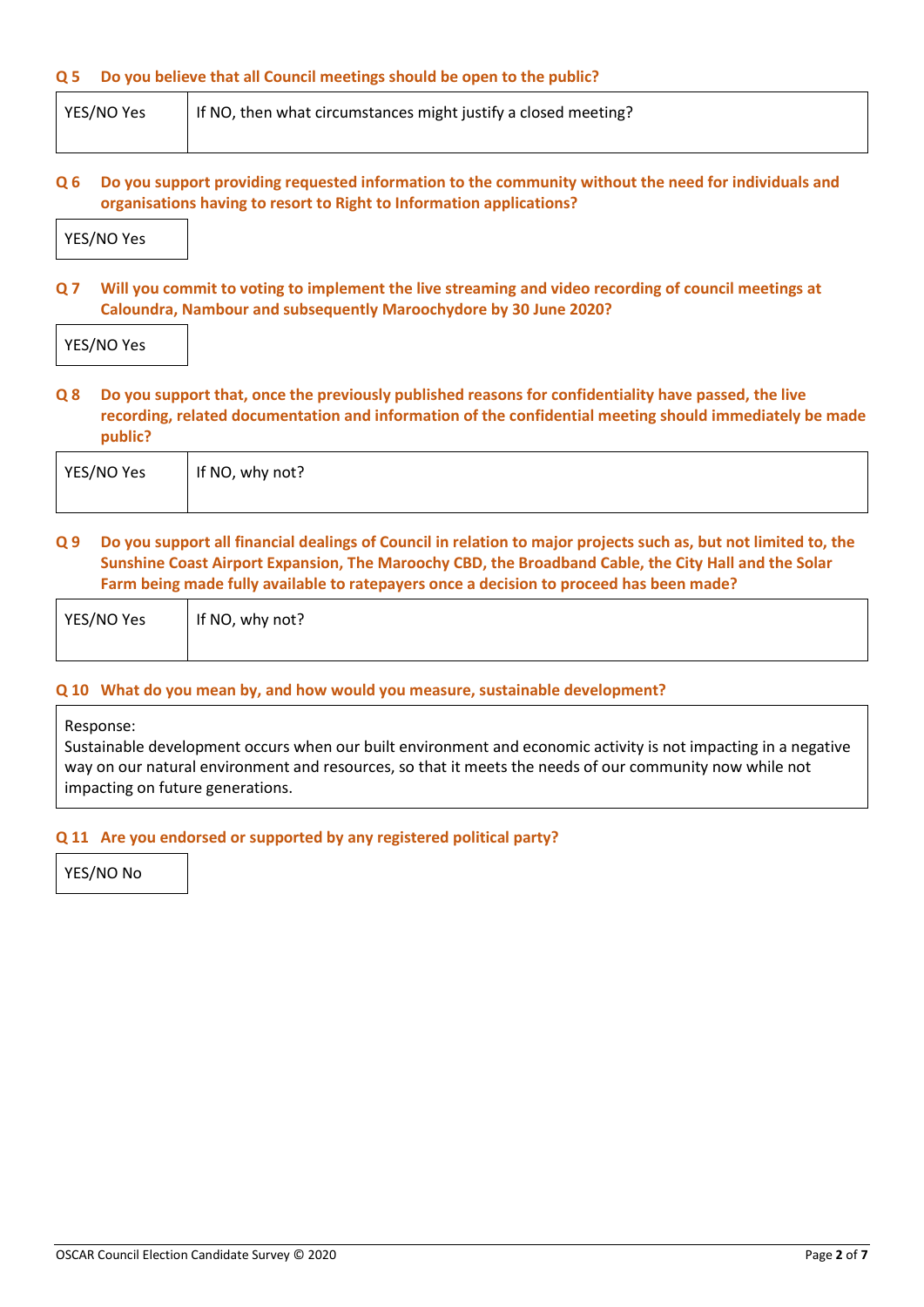## **Climate change**

#### **Q 12 Do you accept that:**

| (a) | as the level of carbon dioxide in the atmosphere increases the proportion of the sun's<br>radiant energy that is retained by the earth increases?                                                                                             | YES/NO Yes |
|-----|-----------------------------------------------------------------------------------------------------------------------------------------------------------------------------------------------------------------------------------------------|------------|
| (b) | consequences of the increase in the retained energy include rising average<br>temperatures and major changes in weather patterns that can result in drought and<br>heavy rain in areas where such weather events had not previously occurred? | YES/NO Yes |
| (c) | the combustion of fossil carboniferous fuels such as coal, oil and natural gas has been<br>a major contributor to the increase in the level of carbon dioxide in the atmosphere<br>that has occurred since industrialisation began?           | YES/NO Yes |
| (d) | clearing of forest for agriculture and housing has also contributed to the increase in<br>carbon dioxide levels in the atmosphere?                                                                                                            | YES/NO Yes |
| (e) | the major source of greenhouse gas emissions for local government comes from the<br>decomposition of organic residues in landfill?                                                                                                            | YES/NO Yes |
| (f) | maintenance of biodiversity as close as possible to what it was before human<br>intervention is essential for the healthy survival of the human species?                                                                                      | YES/NO Yes |

#### **Q 13 What do you see as the key impacts of Climate Change on the Sunshine Coast?**

#### Response:

Rising sea levels, storm surges, storm events causing erosion, flooding in low lying areas where housing has been allowed, extreme bushfires.

#### **Q 14 How should the Sunshine Coast Regional Council deal with this now and into the future?**

#### Response:

Council must develop a plan on managing the impacts of climate change. Develop partnerships and alliances with key agencies on every aspect of the impact of climate change. Ensure mapping and data, information is flowing to ensure the council can modify key strategies and action plans as a better understanding of the impacts is known. Council needs to continually review its planning scheme to ensure no residential dwellings are built in known risk prone areas.

#### **Q 15 Do you support the SCRC in joining other councils in signing a Declaration of Climate Emergency?**

YES/NO Yes

## **Q 16 Will you advocate for the SCRC to have a moratorium on any development proposed in areas vulnerable to the impact of climate change such as in flood-prone areas and coastal zones until such time as the Coastal Hazard Adaptation Strategy is completed?**

YES/NO Yes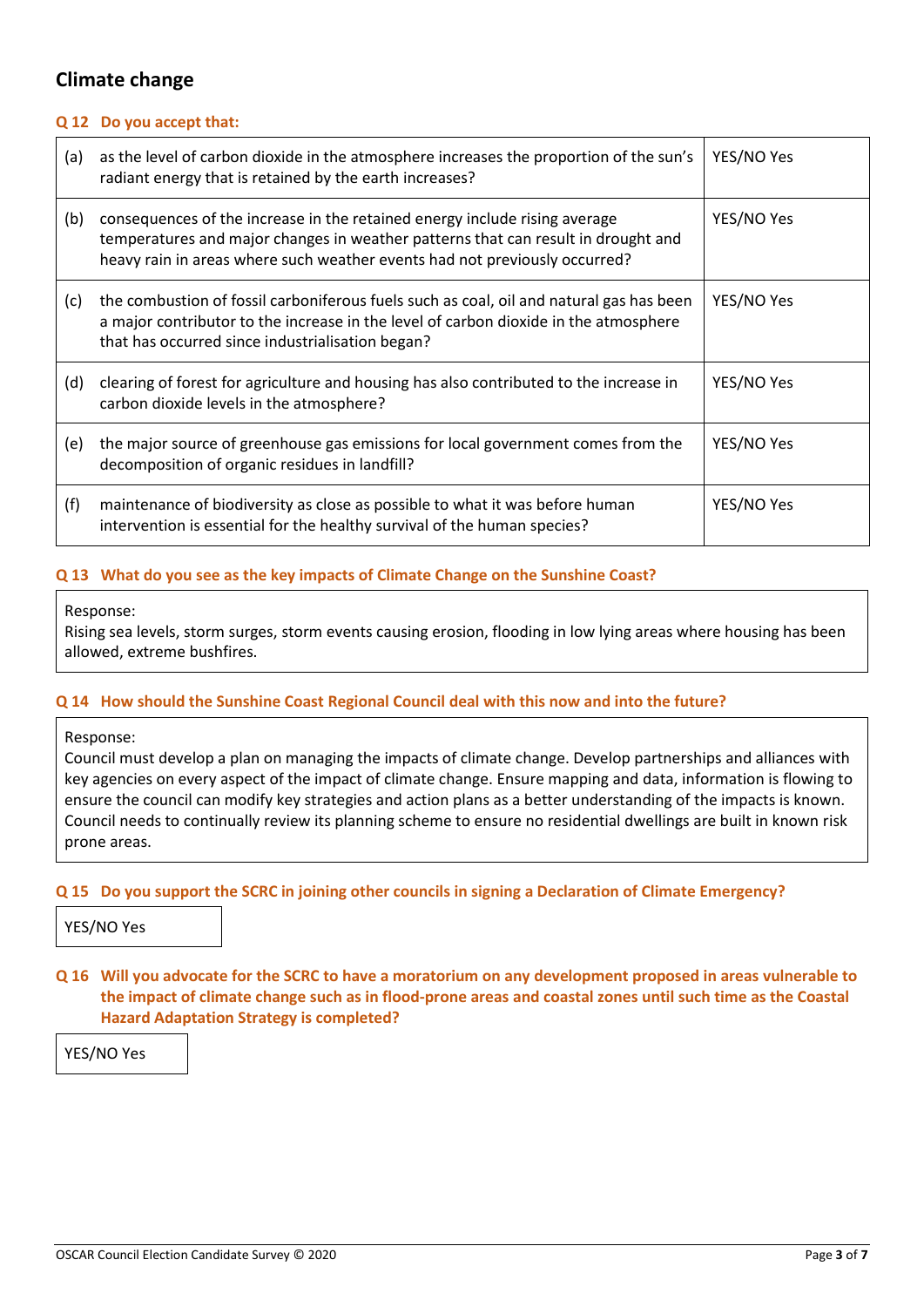## **Planning issues**

#### **Q 17 Do you agree that:**

| (a) | development applications that conflict with the relevant Planning Scheme Acceptable<br>Outcomes and other planning instruments should be refused?                                                                                                                                                                       | YES/NO Yes |
|-----|-------------------------------------------------------------------------------------------------------------------------------------------------------------------------------------------------------------------------------------------------------------------------------------------------------------------------|------------|
| (b) | genuine community consultation should be undertaken in the early stages of a<br>Proposed Planning Scheme amendment and prior to being progressed to the state?                                                                                                                                                          | YES/NO Yes |
| (c) | applicants wishing to lodge a Development application that substantially does not<br>comply, or seeks to over-ride the Planning Scheme should be advised to await the<br>formulation of the next planning scheme when they can lodge a submission on that<br>new planning scheme during the public consultation period? | YES/NO Yes |
| (d) | that development that is vulnerable to the impacts of Climate Change, flooding, and<br>inundation be prohibited?                                                                                                                                                                                                        | YES/NO Yes |

#### **Q 18 Do you agree that:**

| (a) | Planning Scheme provisions regarding density, site cover, height and parking<br>requirements must comply with the Acceptable Outcomes in the Planning Scheme?                                       | YES/NO Yes |
|-----|-----------------------------------------------------------------------------------------------------------------------------------------------------------------------------------------------------|------------|
| (b) | financial contributions in lieu of the provisions of onsite parking should not be<br>allowed unless improvements are provided within 200 metres of the development?                                 | YES/NO No  |
| (c) | greater enforcement is needed where a developer constructs (or private certifier<br>signs off) other than what has been approved, particularly in relation to height and<br>density of development? | YES/NO Yes |

#### **Q 19 What is your understanding of when it is appropriate to override the Planning Scheme, when there are conflicts?**

#### Response:

The planning scheme may not reflect the views of the residents, changes may have slipped through during public consultation, and overwhelming community opposition to provisions within a planning scheme, such as code assessable applications on buildings higher than 3 stories as allowable in the planning scheme. It is appropriate to amend the planning scheme and override the provisions to make these developments impact assessable. Amendments to a planning scheme should never be made unless there is demonstrated, overwhelming, community support.

#### **Q 20 Would you support extending submission timeframes from the statutory minimum in relation to Planning Scheme amendments?**

#### YES/NO Yes

**Q 21 The floodplains of the Sunshine Coast have been extensively filled primarily for urban development. This has increased the risk to people, property, infrastructure and the environment from coastal inundation and flooding and contributes to greater exposure to extreme weather events associated with climate change. Planning instruments, State Planning regulation and various reports give regulatory and guidance material regarding floodplain management with land-use one of the key areas to avoid and manage risk. Will you act to prohibit further development on the floodplains?**

#### Response:

Definitely no residential or commercial development on the floodplain however there may be opportunity for low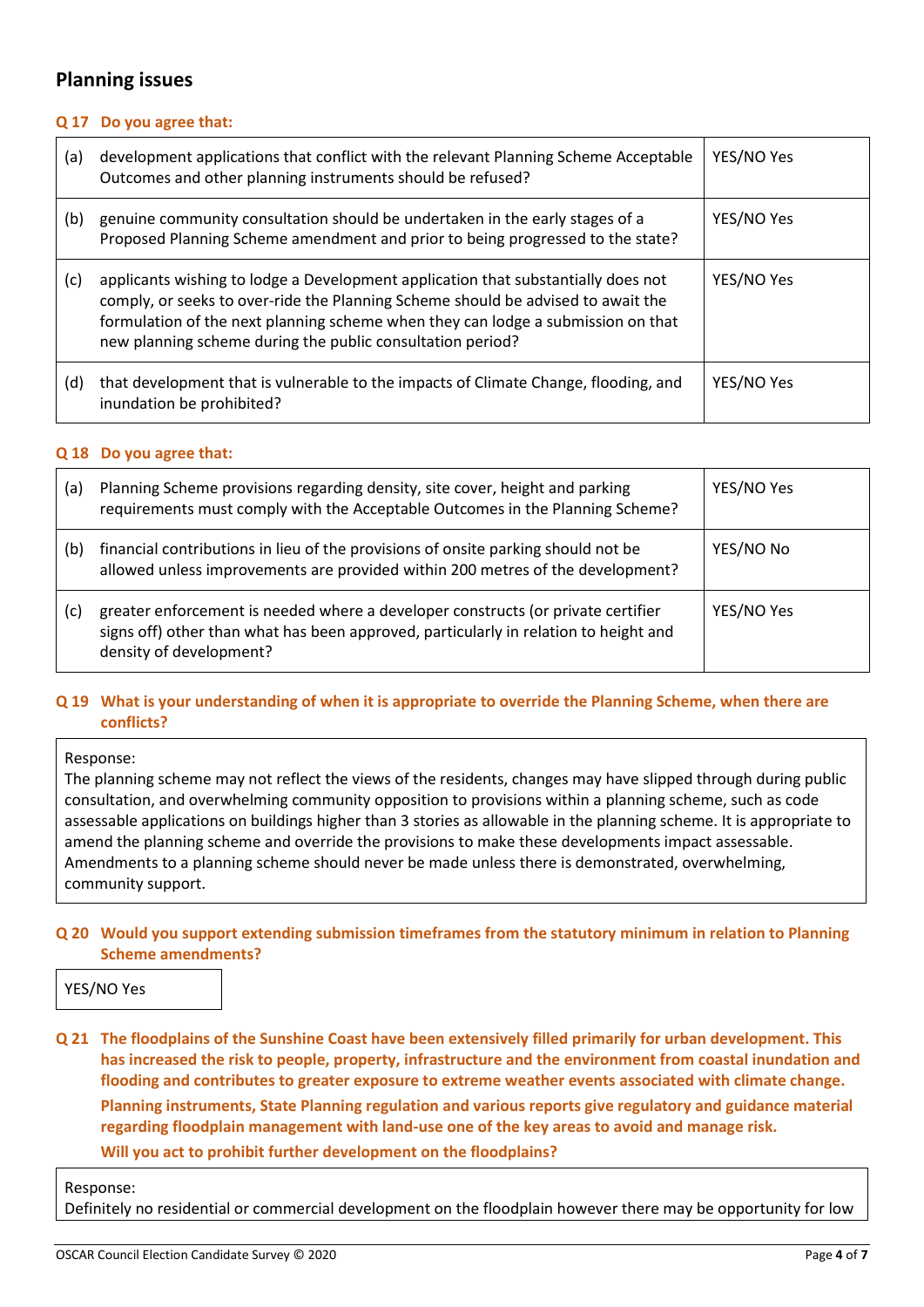level parks, sporting ovals and some recreational activities with low level infrastructure to support those activities which could be allowed.

## **Q 22 With respect to the South East Queensland Regional Plan (Shaping SEQ) that was given effect on 11 August 2017, do you support the Plan in its current form relating to the Northern sub-region, including designation of the Urban footprint and population targets?**

YES/NO No

## **Q 23 Do you support the proposed Coolum West intense residential/mixed use development and wave pool proposal on significantly constrained land, which is also outside the urban footprint?**

| YES/NO No | If NO, will you, if elected to council, support SCRC advocating to the State Government against |  |
|-----------|-------------------------------------------------------------------------------------------------|--|
|           | this proposal? YES/NO Yes                                                                       |  |

#### **Q 24 What is your view in relation to this statement:**

*"ALL mixed-use multi-residential buildings requiring a Material Change of Use (MCU) must be "impact assessed" except where compliance is achieved with all relevant SCPS "Acceptable Outcomes" in the codes applicable to each development application. Community notification and rights of appeal in the P&E Court will therefore be restored for all non-compliant applications simply by this change"*

#### Response:

Where there is a structure plan in place, I would support this statement, as the control of the building design and outcomes required under the structure plan is clearer for planning officers to ensure compliance within the codes and structure plan. However, I would in addition to your statement include that in an area where there is no structure plan in place, where building heights were allowable in excess of three stories, it would make any building higher than 3 stories impact assessable whether the building was mixed-use or not.

## **Q 25 The coastal hazard and "erosion prone area" is defined by the Queensland Government and State Planning Policy Guidance states redevelopment is to "avoid urban footprint expansion into erosion prone areas (3.2)".**

**How will you participate in supporting a change to limit or avoid increases in the footprint and density of medium and high rise mixed use -residential buildings in these designated coastal hazard areas to reduce overall risk?**

#### Response:

The coast erosion prone areas need to be mapped and included in the planning scheme. No residential or commercial building should be allowed if to be built in the erosion prone mapped area. If there are conflicts which exist where development has occurred in erosion prone areas no change to the density to the existing built form should be allowed. Council obtain a petition by residents requesting the Minister for State Development , Manufacturing, Infrastructure and Planning to amend the planning scheme to remove the allowable development of medium to high density building from the erosion prone zones within the mapped area. Another option is the "Use it or Lose it" provisions could be used to avoid massive compensation. By using this provision, it allows the landowner 12 months to obtain an approval and 2 years from obtaining an approval to start building the building otherwise they lose the right to develop under the previous planning scheme. If development is code assessable then it would be better to also amend the plan to make all new building applications in excess of two storeys impact assessable.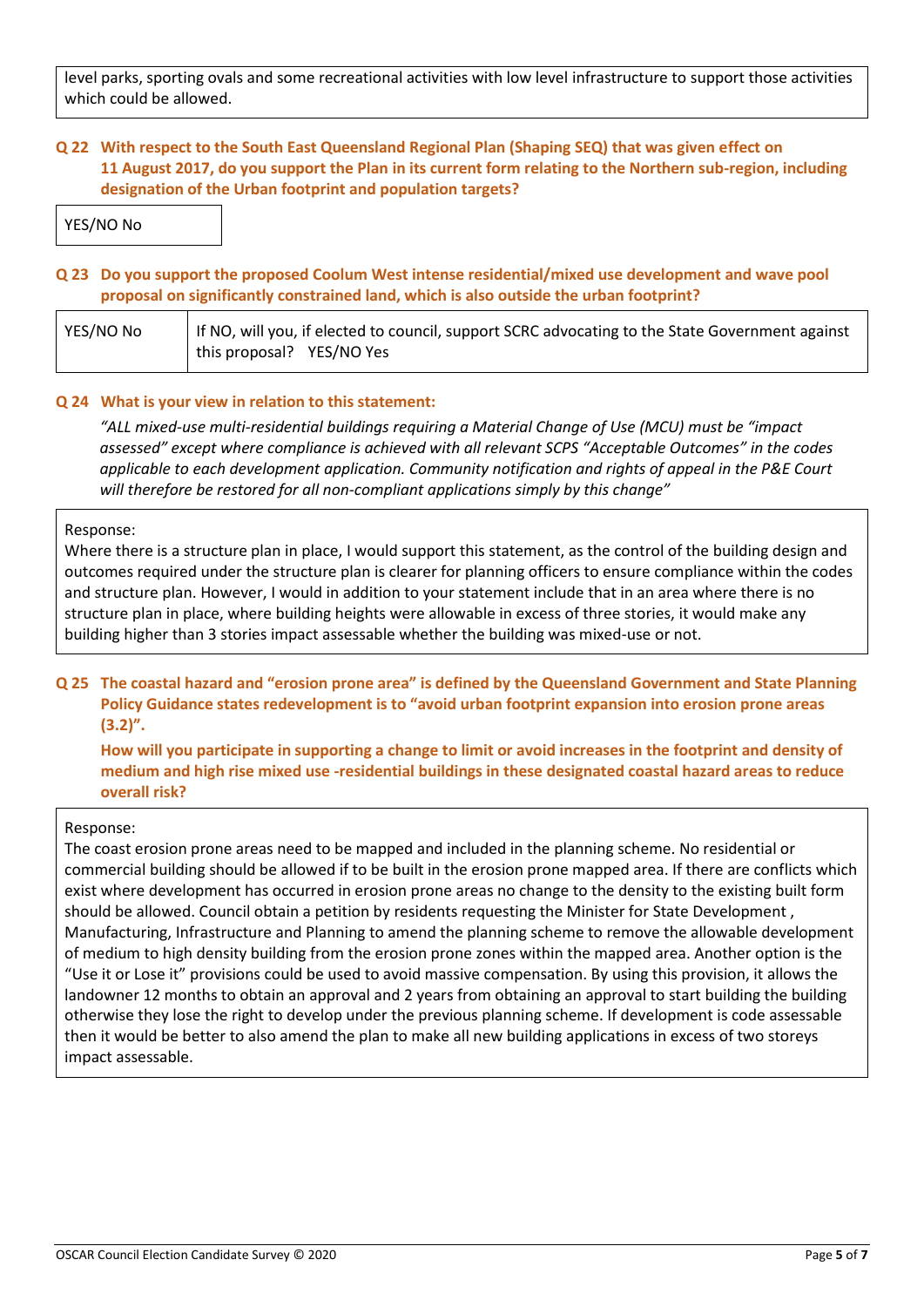## **General**

## **Q 26 The Sunshine Coast Regional Council ratepayers have been consistently hit with annual rate increases much higher than the region's CPI. How would you address this?**

## Response:

The council needs to stop being a deal maker and developer, leave this for private enterprise. Council needs to look at its operational budget and capital works budget and bring it in line with revenue raised. There has been a tendency to borrow heavily for major projects however I'm not convinced rate payers are getting value for money on so many of the deals that have been done, some of these deals on the face of it sound extraordinarily high in price. These deals are not subjected to public scrutiny due to be deemed confidential in nature, even the payment for intellectual property for the solar farm and failed Abacus Brisbane Road Car Park deal seem like a convenient way to bury these documents from the public scrutiny. The mayor needs to get rid of the huge number of spin doctors working in his office for a start in trimming the operational expenditure of council.

## **Q 27 Would you support a proposal that all Statutory Community Engagement exercises either by Council or other parties (including developers) must be carried out by a demonstrably independent and professional third party organisation according to specific pre-determined parameters?**

YES/NO Yes

#### **Q 28 Do you support the Environment Levy and its policies, including continued acquisition of land for conservation, partnership funding for Land for Wildlife and other environment programs?**

YES/NO Yes

## **Q 29 Do you live in the division for which you are standing as a Councillor?**

YES/NO/NA No

#### **Q 30 If elected, how do you intend to engage with your community?**

#### Response:

Attend as many community meeting and functions, be available to meet residents in person, and in particular, those who need assistance if struggling with council officers. Ensure we consult widely on every important issue. Encourage council to introduce world's best practice in public consultation, like the system used in Vancouver Canada, which engages the participants all the way to the end. The use of social media and online forums, trying to maintain a two-way conversation with my residents.

#### **Q 31 If elected as a Divisional Councillor how will you advance the specific needs of your Division?**

#### Response:

Door knocking during the campaign has uncovered so many issues and opportunities. I have documented those. I have not been able to speak to all residents, so it is important the we conduct an audit of all known issues and undertake several community forums to tease out any issues not known. It is important to tackle the major issues early, especially issues where the community is divided. Ensure that a dialogue is commenced with the community and allow the community to find the solutions to the problems with support from council. It is also important to be fair and equitable when budget time comes around, that we address inadequacies in facilities and plan to make improvements. I am a hands-on councillor, and it is important I am aware of any impacts from council decisions on my Division and raise this and alert the community. It is important that I can present the issues within my division in an articulate way to the whole of council to ensure I gain their support.

## **Q 32 Why do you think that you are the best candidate for your Division or as Mayor?**

#### Response:

I believe I am the best candidate for Division 4. I have the most experience having served in Maroochy Shire